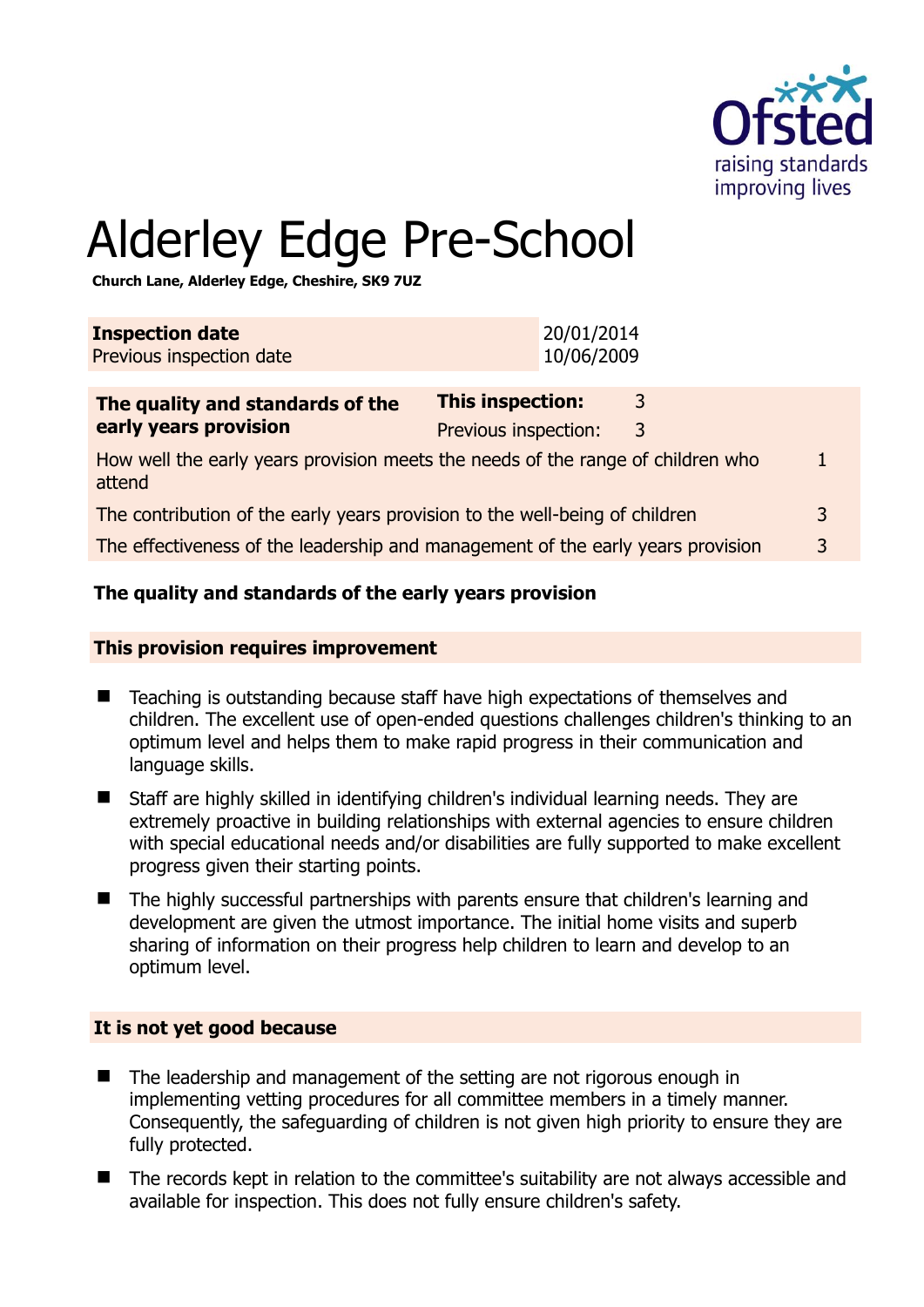#### **Information about this inspection**

Inspections of registered early years provision are:

- scheduled at least once in every inspection cycle the current cycle ends on 31 July 2016
- scheduled more frequently where Ofsted identifies a need to do so, for example where provision was previously judged inadequate
- **•** brought forward in the inspection cycle where Ofsted has received information that suggests the provision may not be meeting the legal requirements of the Early Years Foundation Stage or where assessment of the provision identifies a need for early inspection
- **•** prioritised where we have received information that the provision is not meeting the requirements of the Early Years Foundation Stage and which suggests children may not be safe
- scheduled at the completion of an investigation into failure to comply with the requirements of the Early Years Foundation Stage.

#### **Inspection activities**

- $\blacksquare$  The inspector conducted a joint observation with the manager.
- The inspector checked evidence of suitability and qualifications of practitioners working with children, the provider's self-evaluation form and improvement plan.
- The inspector took account of the views of parents and carers spoken to on the day.
- $\blacksquare$ The inspector observed activities in the main playroom and the outside learning environment.

The inspector held meetings with the manager of the provision and had discussions

- with other staff members about their roles and responsibilities, including safeguarding.
- The inspector looked at children's learning journals and a range of other documentation, including accident, medication and attendance records.

**Inspector** 

Val Thomas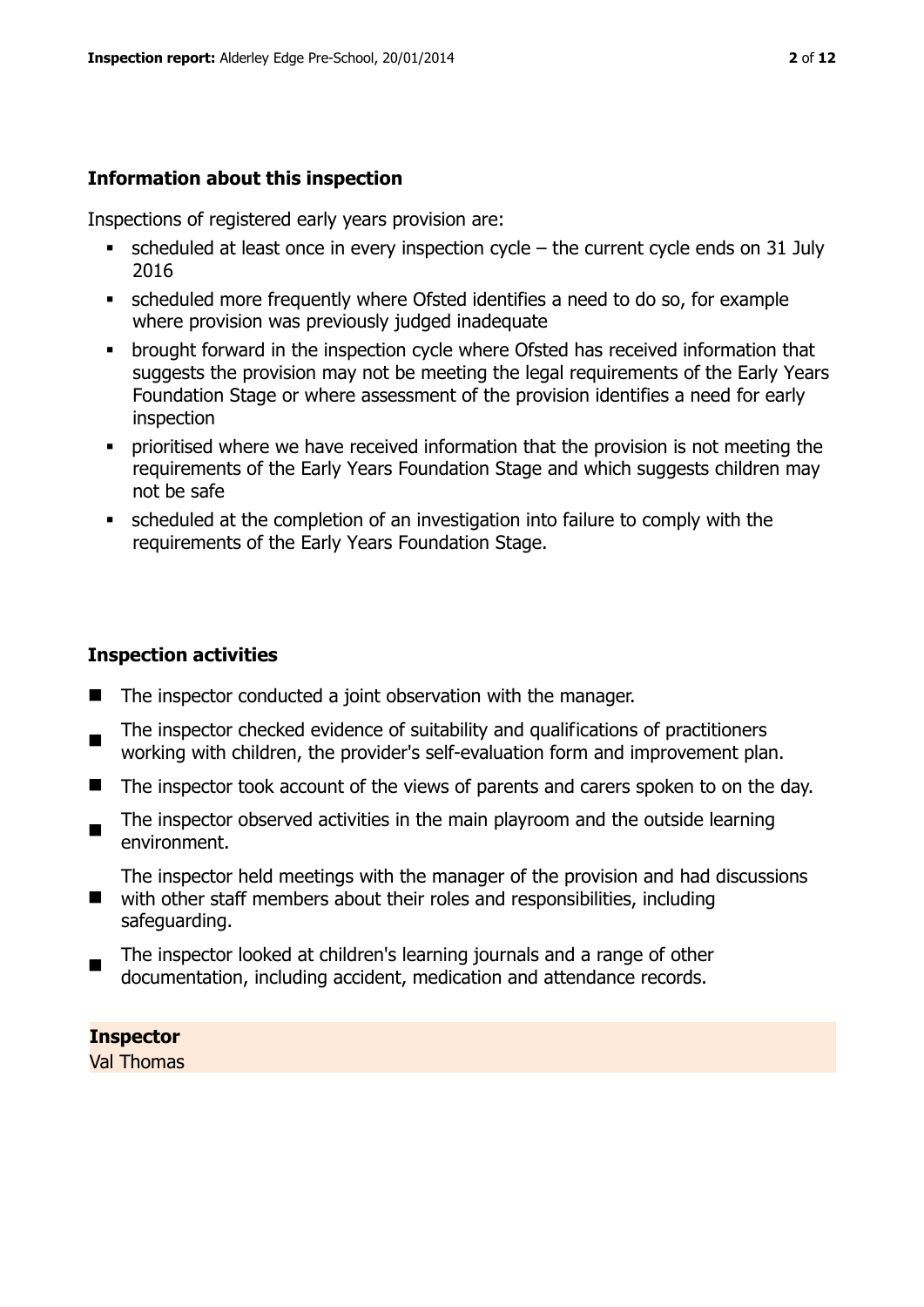# **Full report**

# **Information about the setting**

Alderley Edge Pre-School opened in 1976 and was registered in 1991 on the Early Years Register. It operates from a classroom in Alderley Edge Community Primary School, in Alderley Edge in Cheshire and is run by a committee. The setting serves the local area and is accessible to all children. There is a fully enclosed area available for outdoor play.

The setting employs eight members of child care staff. Of these, the manager has Early Years Professional status, one has qualified teacher status, two have level 6 early years qualifications and three have level 3 early years qualifications.

The setting opens Monday to Friday, during term time. Sessions are from 8.45am until 3.15pm and are for children aged two years to five years. Children attend for a variety of sessions. There are currently 37 children attending who are in the early years age group. The setting provides funded early education for two- three- and four-year-old children. It supports a number of children with special educational needs and/or disabilities.

# **What the setting needs to do to improve further**

# **To meet the requirements of the Early Years Foundation Stage the provider must:**

- **E** ensure that disclosure and barring checks are completed in a timely manner; this relates to the new committee members who came into post following the setting's annual general meeting in October 2013
- $\blacksquare$  ensure that a record is kept of the disclosure and barring checks for all committee members and that they are available for inspection at all times.

#### **Inspection judgements**

#### **How well the early years provision meets the needs of the range of children who attend**

Teaching is outstanding throughout the setting and staff are superb at continually promoting children's learning. They effectively use what they learn on training to improve the environment and resources offered. For instance, in the role play area they provide materials so that children can create their own dressing-up outfits, which helps them to develop their imaginative skills effectively. The environment is well-organised and stimulating and effort has gone into developing the outdoor area. As a result, experiences both indoors and outdoors are rich and varied. For example, children thoroughly enjoy pretending they are going on a journey in the pirate ship as they sit in the cardboard boxes outside and staff help them to erect material which they can pretend are the sails on the ship. Children are extremely confident and highly engaged in activities showing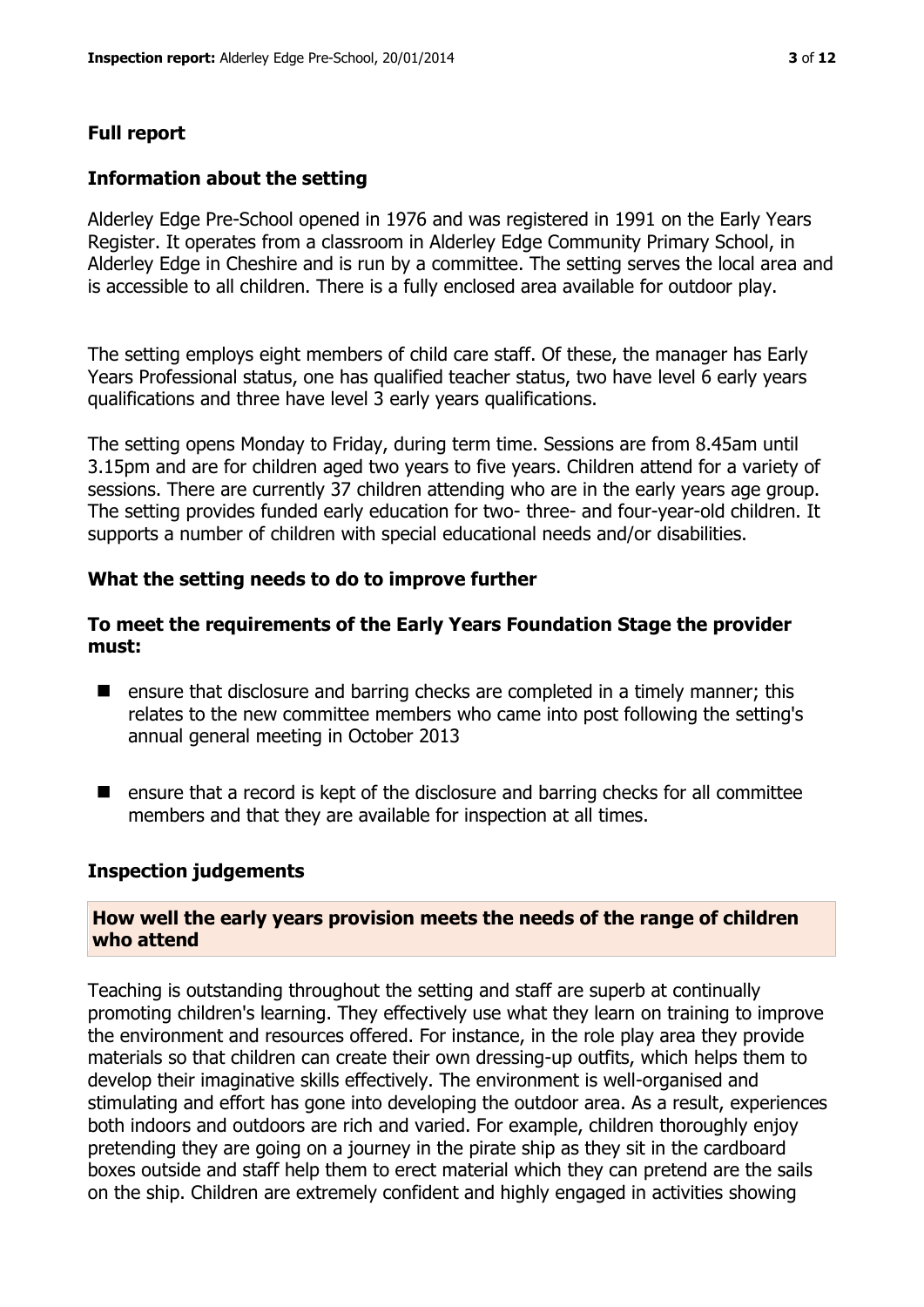much enthusiasm. They spend long periods using the blocks on the table with animals creating walls for them to climb and later use the blocks on the floor to create a path for them to walk along when in the role play area. Children excitedly explain how they have just been to plant the bulbs in the large field area carrying their buckets back to the setting. Staff use the knowledge from recent training to develop areas for the children to explore within the school grounds which helps to develop their understanding of the world to maximum effect.

The robust monitoring of children's progress through highly effective observations and assessments of their learning ensures that the planning of activities are expertly tailored to the children's individual needs. Each key person plans for the individual children in their group and ensures the next steps in their learning are promoted effectively through the daily activities. For example, children are encouraged to develop their thinking and supported to get the material they want for the painting activity. Children describe how they will need paper, brushes, paint and water and they are keen to mix the paint themselves. Support for every child is superb and, in particular for those with special educational needs and/or disabilities. Their key person offers one to one support enabling children to fully partake in activities but staff are mindful of ensuring they still have their own independence. They work exceptionally well with parents to ensure the child's needs are effectively met and parents comment how the setting is 'highly inclusive'. The observations completed are precise and clearly show how children are achieving their full potential. Their progress is closely monitored by the key person and this means that they have a first class knowledge of the children, which ensures they are supported effectively. There are excellent methods implemented to ensure observations are shared with parents regularly and the use of the communication books involves them in their child's learning to maximum effect. Parents can see what learning has taken place and they are actively encouraged to detail any learning that takes place at home. Children take home library books to share with their parents to further extend their language to a high level. There are bags of resources labelled 'communication friendly spaces' which are offered to parents with ideas for activities, such as dressing-up, to build on their interests in the setting. Summaries of children's learning are completed regularly and shared with parents and the 'progress check at age two' is completed for the younger children attending. This helps to promote children's learning to an optimum level.

Staff are highly skilled in promoting children's thinking through the excellent use of openended questions. For example, staff ask children to think how they can remove the seeds from the apple and encourage them to describe what is happening in the story asking, 'How do we know it is night?' Children are extremely confident in their answers describing that 'there is a moon and it is dark'. Staff encourage children to share their ideas as they think of names for the goose, children saying 'Goosey Woosey'. They encourage children to solve their own problems asking how they are going to pour their own drink if their arms are crossed. The organisation of the small key person groups for language activities ensures children have optimum opportunities to express their thoughts and staff are extremely skilful in ensuring every child is listened to. There is an excellent use of props to facilitate story time and this ensures children are enthusiastic throughout. They sit and listen with deep concentration, join in with the rhyming words and are able to predict what will happen in familiar stories. These activities are extended as children enthusiastically make models of the 'stick man' in the story using the play dough. This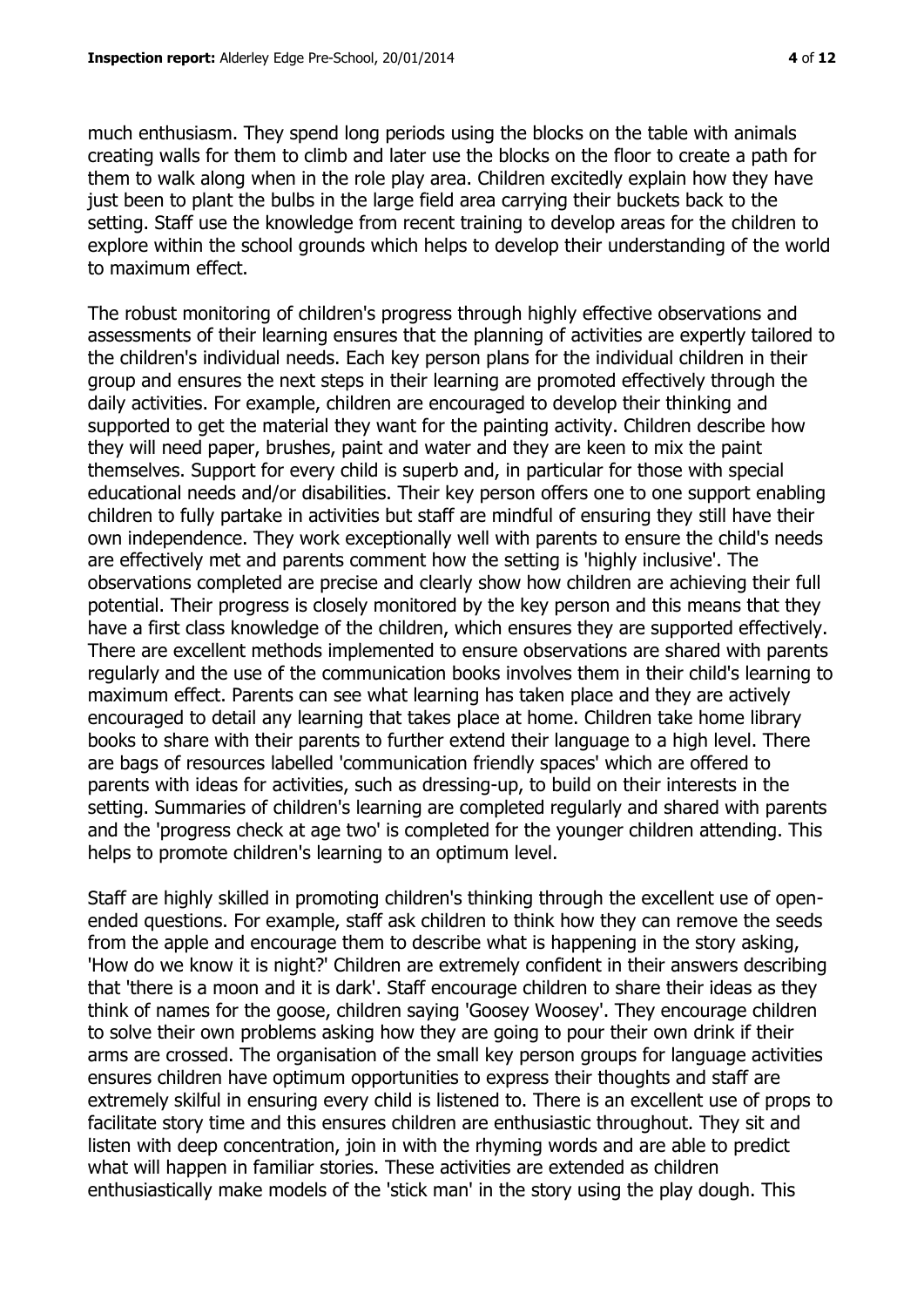stimulates lots of conversation as children engage with each other. Children's literacy skills are developing extremely well. They enjoy using the chalks outside to make marks and ask staff to write the words 'No Entry' on the end of the path they draw on the floor. Some children are able to form recognisable letters in their name and they recognise their names on their pegs when they fetch their coat to go outside. Staff re-enforce children's understanding of number during play effectively and encourage them to calculate as they count. For example, they estimate that it will take eight small cups of pasta to fill the large container as they play and staff encourage them to count how many more they still need. The wealth of learning experiences provided particularly for language and literacy helps to ensure that children are extremely well-prepared for their future time at school. Staff are very proactive in linking with the adjacent school attending training with them on the new reading and writing scheme the school have adopted. This prepares children well for their transition to the school.

#### **The contribution of the early years provision to the well-being of children**

Children's safety and well-being is not fully promoted at all times. The lack of urgency in completing the relevant suitability checks for the committee impacts on children's safety. Staff have a suitable understanding of promoting children's personal safety within the setting. They encourage them to understand how their play with toys can impact on other children's safety at times. For example, when playing with the long pipes outside, staff ask them to think how they can use them more safely. They decide that they will take them to the mat rather than run around with them. Behaviour is managed effectively and staff encourage children to learn how to find their own solutions to any problems they have. For instance, they negotiate well with each other finding the sand timer in the drawer so that they can take turns with the pink handbag. Staff explain to them how they need to give time to others to get off the double-seated bike before they pedal away, helping them to realise how this can upset other children.

Children are supported effectively in developing healthy lifestyles which has a positive impact for their future health. They take on an active role in choosing what they want for snack, enjoying the apples and oranges. Guidance is given to parents on healthy foods and appropriate portion sizes for if they provide their child's lunch. There is also a healthy and nutritional menu provided by the school from which children choose what they want to eat and parents are encouraged to support their children in making healthy choices. At snack and meal times, children's independence is very much encouraged. They help to cut up the apples and remove the core, spread the butter on their crackers and go to the school dining hall to collect their meals on a tray. Hygiene routines are well-established and help children learn the benefits of hand washing. The additional equipment, such as steps support children well enabling them to use the toilet independently. Staff are also vigilant in their hygiene procedures wearing protective clothing at snack and meal times and following stringent procedures for nappy changing. This helps to promote children's good health. The setting operates a free-flow system between the indoors and outdoors, which ensures children have plenty of fresh air. They are extremely confident in using the equipment, climbing with skill onto the large wooden logs and nets on the frame and pedalling the bikes around the track.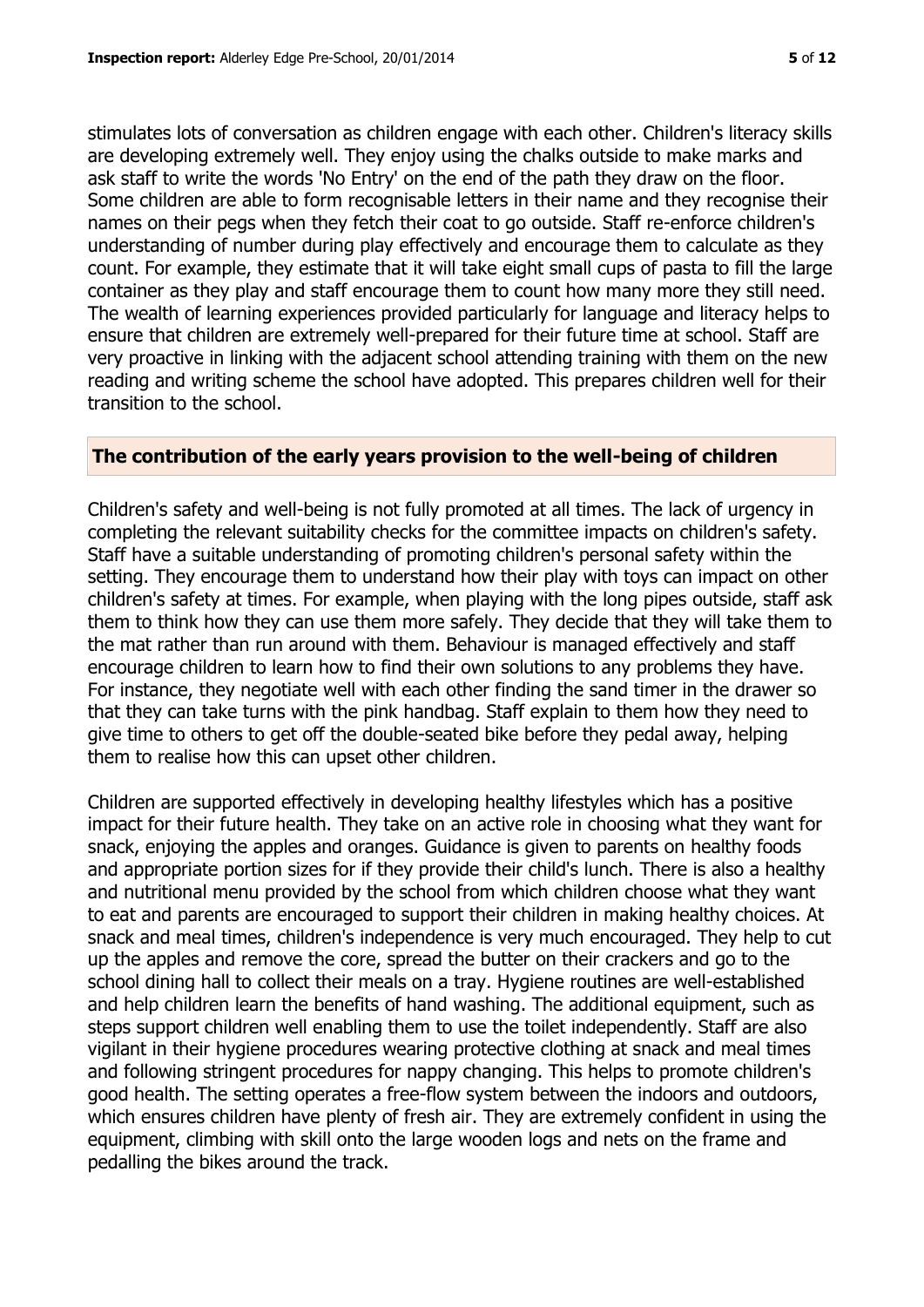The environment is extremely conducive for children's learning. It is warm and welcoming and the vast range of resources are easily accessible in low level storage units. The baskets are labelled to support children in making their choices. The main play room has areas of learning, such as, the role play area and book area, however, children are able to use the resources in all areas of the room and in the outdoor area. The outside play areas offer children many learning experiences and the safety surface fitted in the main area allows children to use the large wooden climbing frame safely. The key person system is used successfully to ensure children's emotional well-being is promoted. Children have extremely strong bonds with their key person and all staff and, as a result, they are very confident in expressing their needs. The implementation of home visits that the key person undertakes before the child first starts at the setting enables children to feel emotionally secure on their first day as they will know familiar staff. This also enables staff to have a more in-depth understanding of the child's individual needs as these are fully discussed with parents at the visit and during the settling-in process. All required consents are obtained and the 'All about me' form enables parents to detail the exact needs of their child so that staff can provide the appropriate care and learning needed. Staff are vigilant in continuing to promote the emotional well-being of children. For example, charts are made with photographs of family members to support those who are concerned about who will collect them from the setting. Staff are extremely proactive in supporting children in their transitions to other settings. They go with the children for their initial visits to the adjacent school and encourage them to engage in school life, joining in with activities, such as when the theatre group visits the school and they go for lunch in the dining hall in their last term at the setting. For those going to other schools, their teachers are actively encouraged to visit the setting to meet the children and books are made with photographs of the school and the new teachers to share with them. This helps to ensure they are emotionally well-prepared for their move to school.

# **The effectiveness of the leadership and management of the early years provision**

The safeguarding of children is not fully promoted to a high level at all times. Staff have a very clear understanding of the signs and symptoms that may alert to them to abuse and are fully aware of how to report any concerns they have. They are also well informed on the procedures to follow if there is an allegation made against one of the staff. This ensures children are protected in these instances. At the annual general meeting for the setting in October 2013 new committee members were appointed. Although the new members were notified to Ofsted, the Disclosure and Barring checks are still not in place for these people to ensure children are fully protected at all times. Records for the suitability of committee members are not always available for inspection as details of the Disclosure and Baring checks are not kept on site for all committee members. Whilst this is a breach in the safeguarding and welfare requirements of the Early Years Foundation Stage, it does not have a significant impact on children's safety as they do not work with the children. Recruitment procedures for other staff are robust and all of the required checks are kept on file. Risk assessments and daily safety checks for inside and outside are completed and staff place much importance on ensuring security of the setting. This helps to safeguard children. A sample of the documents viewed at the inspection, such as, medication and accident records indicate that requirements are met. This promotes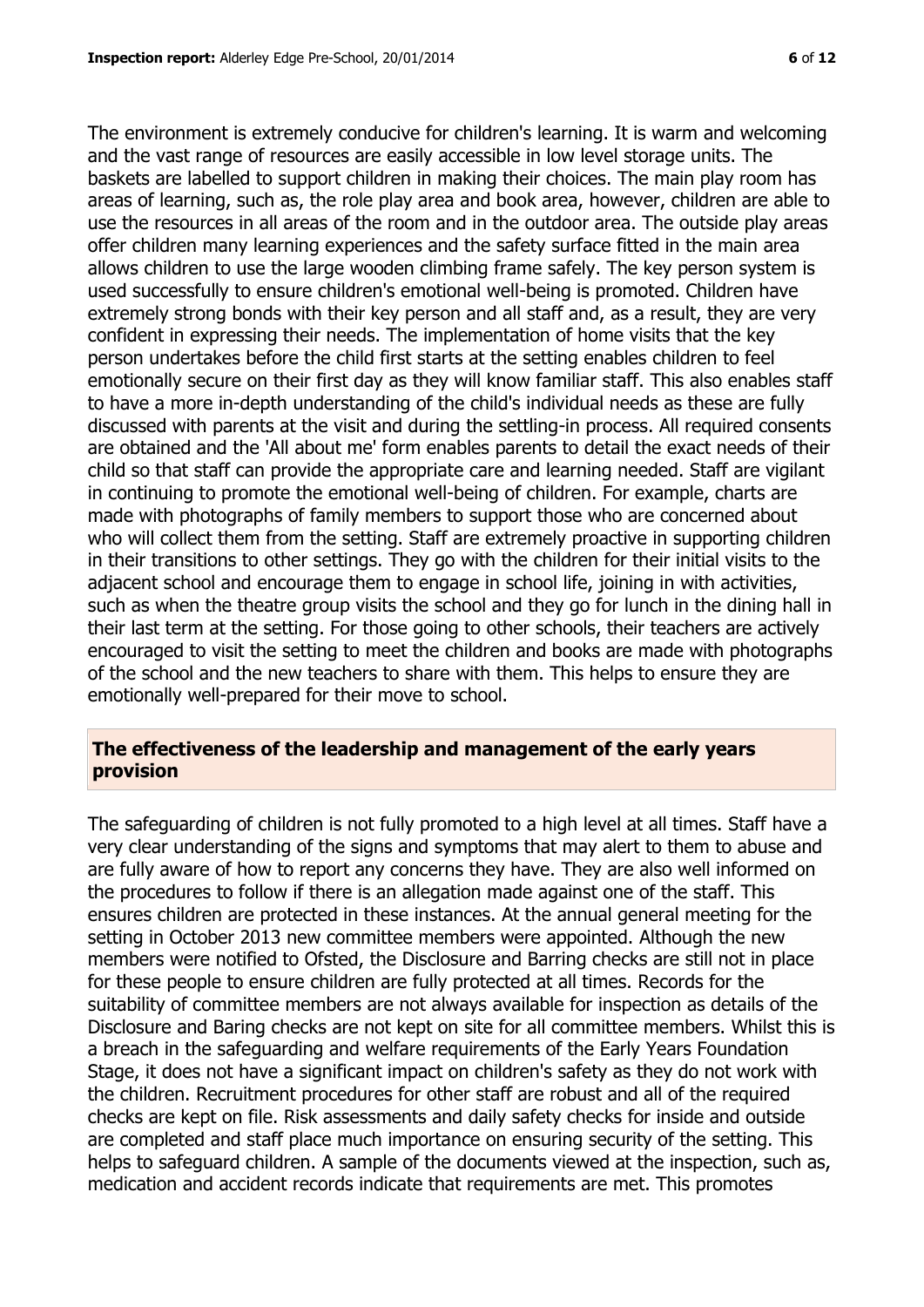children's welfare and helps to ensure parents are fully informed about their child.

The professional development of staff is highly promoted to help staff continually improve what is provided for children's learning. There are regular in-house training days and the many courses attended in relation to promoting children's language are having a beneficial impact. For example, staff are highly skilled in challenging children's thinking and ensuring that every child has the opportunity to express their thoughts through the small group activities facilitated by the child's key person. Information from the training in relation to 'Communication Friendly Spaces' staff attended is being implemented effectively and is helping to develop children's confidence in their communication skills. For example, cardboard boxes provided in the outdoor area offer space for children to sit alone or play with others if they wish. All staff are trained in safeguarding and the majority of staff have a current paediatric first aid certificate to ensure they can meet children's needs in the event of a medical emergency. The manager has Early Years Professional Status and she inspires staff to promote the educational programmes to an outstanding level. As a result, all staff are extremely enthusiastic in their interactions with children and provide first class opportunities to promote their communication and imaginative skills. Self-evaluation processes are clear and staff are proactive in meeting the recommendations set at the last inspection. Appraisals and supervisions are highly effective in ensuring practices are exemplary in relation to the educational programmes provided. As a result, children's learning and development is promoted to an exceptional level. The monitoring of children's progress is extremely robust. Consequently, the manager and all staff demonstrate an excellent knowledge of children in their key group and there is clear monitoring of the different groups of children to inform and enhance practices. For example, writing materials are now readily available in the outdoor area so that boys can practice their skills more frequently and targeted training for developing children's language skills helps to support those with speech and language difficulties. This helps to ensure that all children are making rapid progress given their starting points.

Partnerships with parents are extremely successful and help to ensure that all children are achieving their full potential. Parents are part of the management committee for the setting and they are actively engaged in reviewing policies and identifying priorities for the future. For example, an allotment is now set up so that children can grow vegetables, such as, beans and peas. The communication books which children take home on a daily basis and the regular sharing of observations of children's learning means that parents are extremely well-informed. Parents spoken to at the inspection are very positive about how the staff support and meet the needs of their child. Comments include 'they are fantastic and implement any targets set for my child', 'my child has made exceptional progress from when they first started' and 'I am extremely pleased with all of the information we get about how my child 's progressing'. They also commented how the home visits which are completed before their child starts at the setting are brilliant and helps their child to settle. There are excellent relationships with external agencies to ensure that children with special educational needs and/or disabilities receive the support they need. During the inspection a staff member from the local child development centre commented that staff at the setting go 'above and beyond what is expected of them' and that they are exemplary in implementing the targets set for children. There are meticulous records kept to evaluate how well the child is progressing and these are used to inform other relevant professionals to ensure everyone is working in the best interests of the child. There is a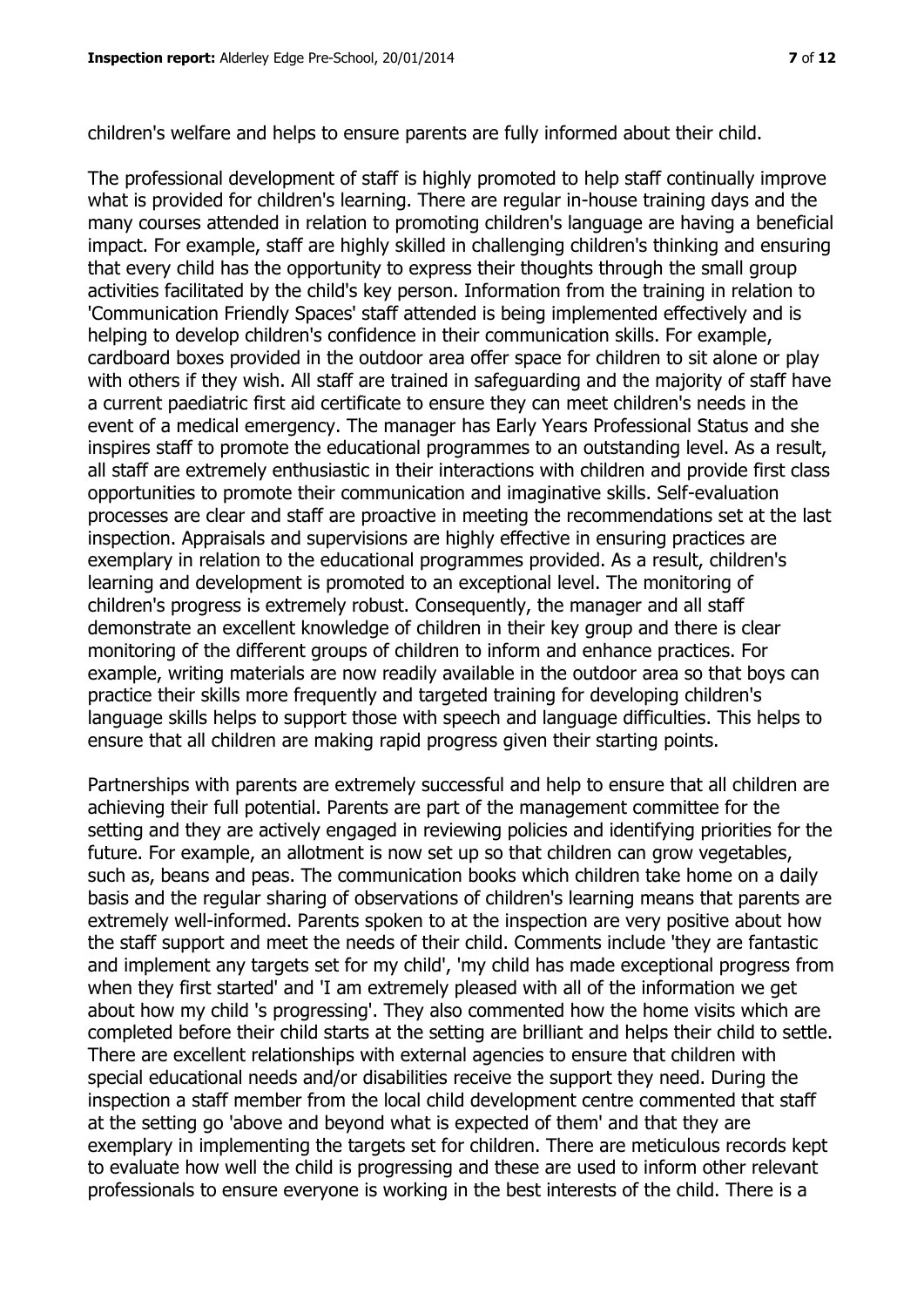strong emphasis placed on working in partnerships with other settings that children attend. Staff make contact with them to discuss the needs of the child and the on-going sharing of how the child is progressing in each setting helps to ensure that the care and learning is complemented to ensure consistency for the child.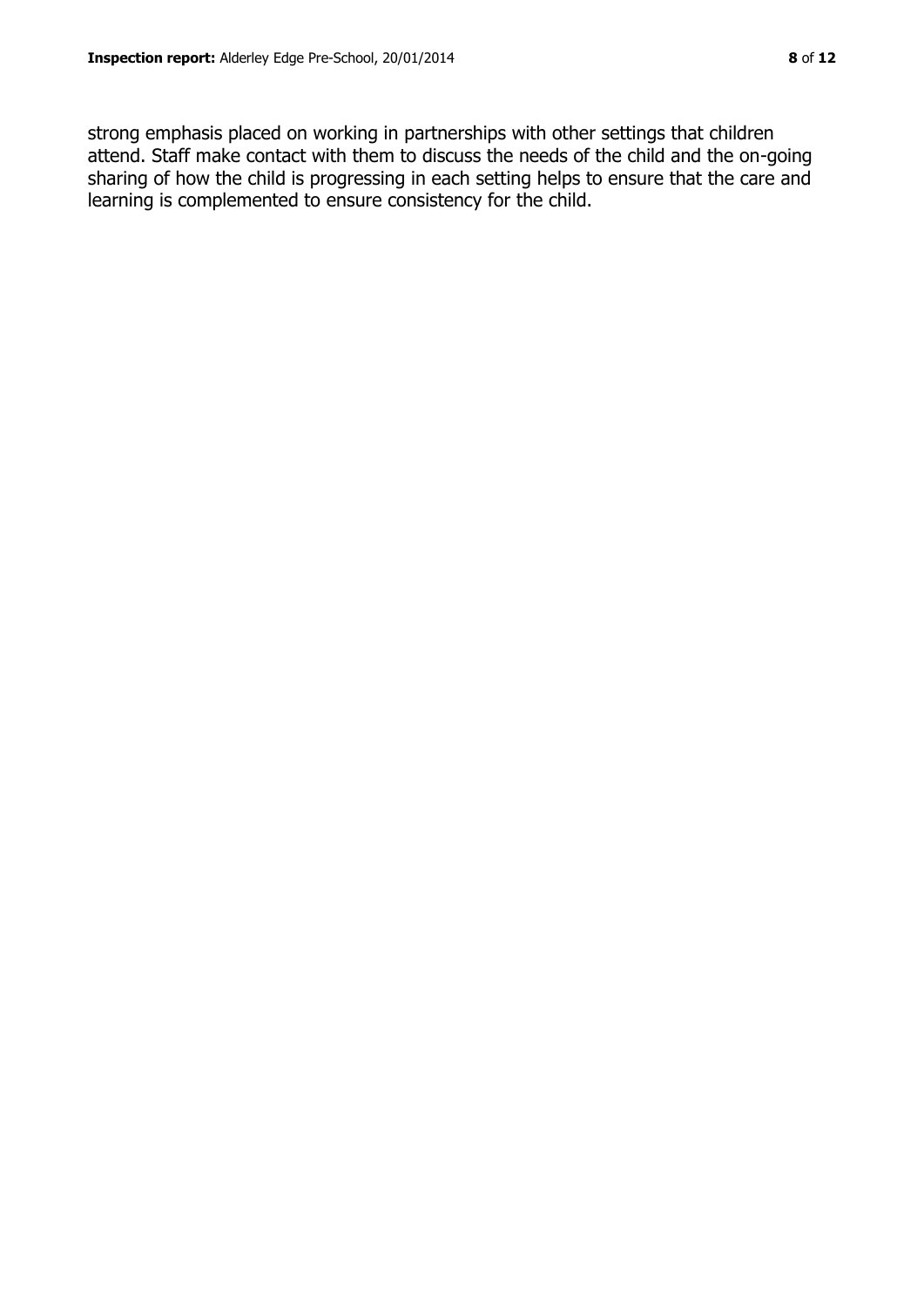# **What inspection judgements mean**

# **Registered early years provision**

| <b>Grade</b> | <b>Judgement</b>        | <b>Description</b>                                                                                                                                                                                                                                                                                                                                                                                |
|--------------|-------------------------|---------------------------------------------------------------------------------------------------------------------------------------------------------------------------------------------------------------------------------------------------------------------------------------------------------------------------------------------------------------------------------------------------|
| Grade 1      | Outstanding             | Outstanding provision is highly effective in meeting the needs<br>of all children exceptionally well. This ensures that children are<br>very well prepared for the next stage of their learning.                                                                                                                                                                                                  |
| Grade 2      | Good                    | Good provision is effective in delivering provision that meets<br>the needs of all children well. This ensures children are ready<br>for the next stage of their learning.                                                                                                                                                                                                                        |
| Grade 3      | Requires<br>improvement | The provision is not giving children a good standard of early<br>years education and/or there are minor breaches of the<br>safeguarding and welfare requirements of the Early Years<br>Foundation Stage. It will be monitored and inspected within<br>twelve months of the date of this inspection.                                                                                               |
| Grade 4      | Inadequate              | Provision that is inadequate requires significant improvement<br>and/or enforcement action. The provision is failing to give<br>children an acceptable standard of early years education and/or<br>is not meeting the safeguarding and welfare requirements of<br>the Early Years Foundation Stage. It will be monitored and<br>inspected again within six months of the date of this inspection. |
| Met          |                         | The provision has no children on roll. The inspection judgement<br>is that the provider continues to meet the requirements for<br>registration.                                                                                                                                                                                                                                                   |
| Not met      |                         | The provision has no children on roll. The inspection judgement<br>is that the provider does not meet the requirements for<br>registration.                                                                                                                                                                                                                                                       |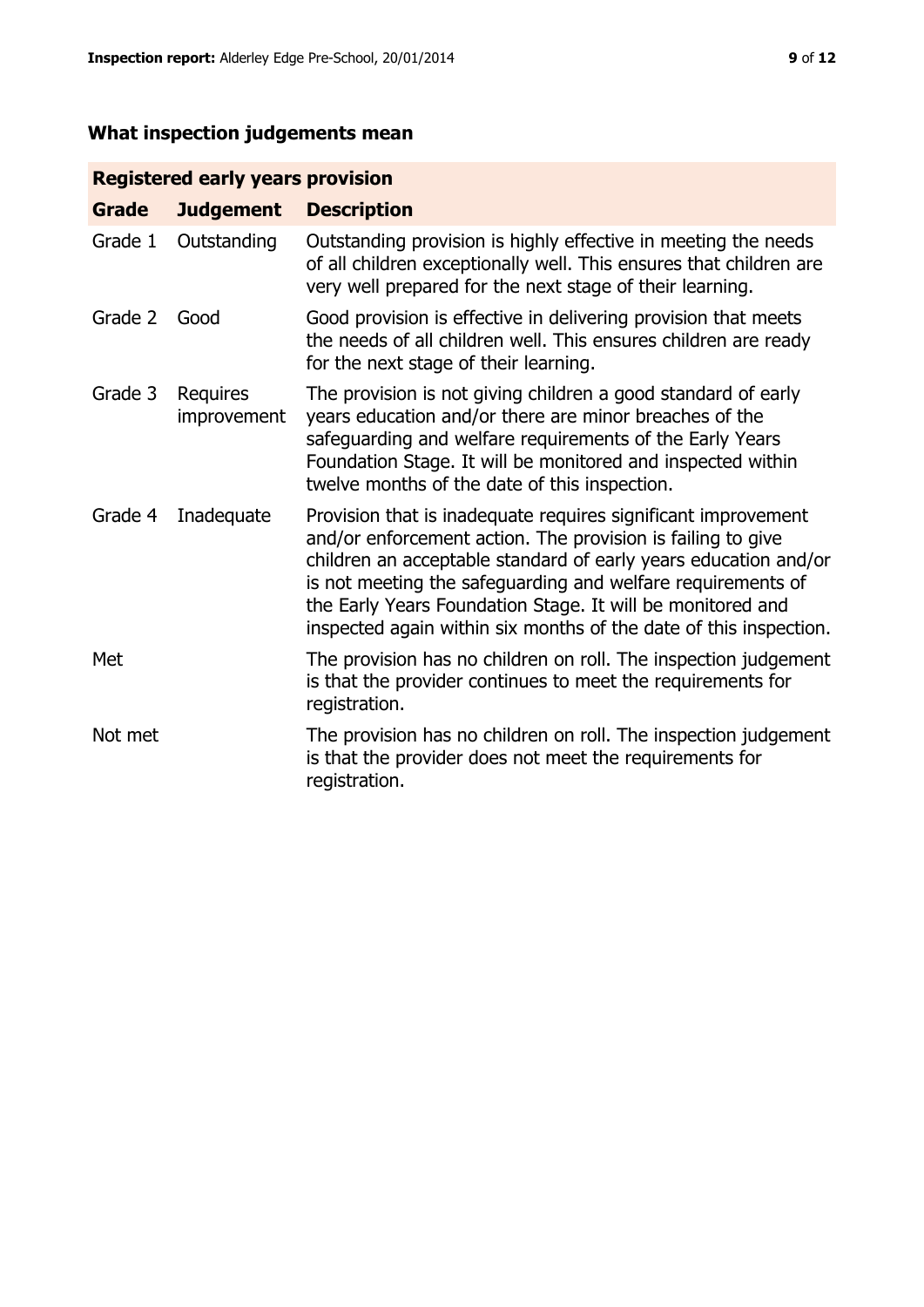# **Inspection**

This inspection was carried out by Ofsted under sections 49 and 50 of the Childcare Act 2006 on the quality and standards of provision that is registered on the Early Years Register. The registered person must ensure that this provision complies with the statutory framework for children's learning, development and care, known as the Early Years Foundation Stage.

# **Setting details**

| Unique reference number       | 304948                                       |
|-------------------------------|----------------------------------------------|
| <b>Local authority</b>        | <b>Cheshire East</b>                         |
| <b>Inspection number</b>      | 876734                                       |
| <b>Type of provision</b>      |                                              |
| <b>Registration category</b>  | Childcare - Non-Domestic                     |
| Age range of children         | $0 - 5$                                      |
| <b>Total number of places</b> | 20                                           |
| Number of children on roll    | 37                                           |
| <b>Name of provider</b>       | Alderley Edge Pre-School Playgroup Committee |
| Date of previous inspection   | 10/06/2009                                   |
| <b>Telephone number</b>       | 01625 599300                                 |

Any complaints about the inspection or the report should be made following the procedures set out in the guidance *'Complaints procedure: raising concerns and making complaints* about Ofsted', which is available from Ofsted's website: www.ofsted.gov.uk. If you would like Ofsted to send you a copy of the guidance, please telephone 0300 123 4234, or email enquiries@ofsted.gov.uk.

# **Type of provision**

For the purposes of this inspection the following definitions apply:

Full-time provision is that which operates for more than three hours. These are usually known as nurseries, nursery schools and pre-schools and must deliver the Early Years Foundation Stage. They are registered on the Early Years Register and pay the higher fee for registration.

Sessional provision operates for more than two hours but does not exceed three hours in any one day. These are usually known as pre-schools, kindergartens or nursery schools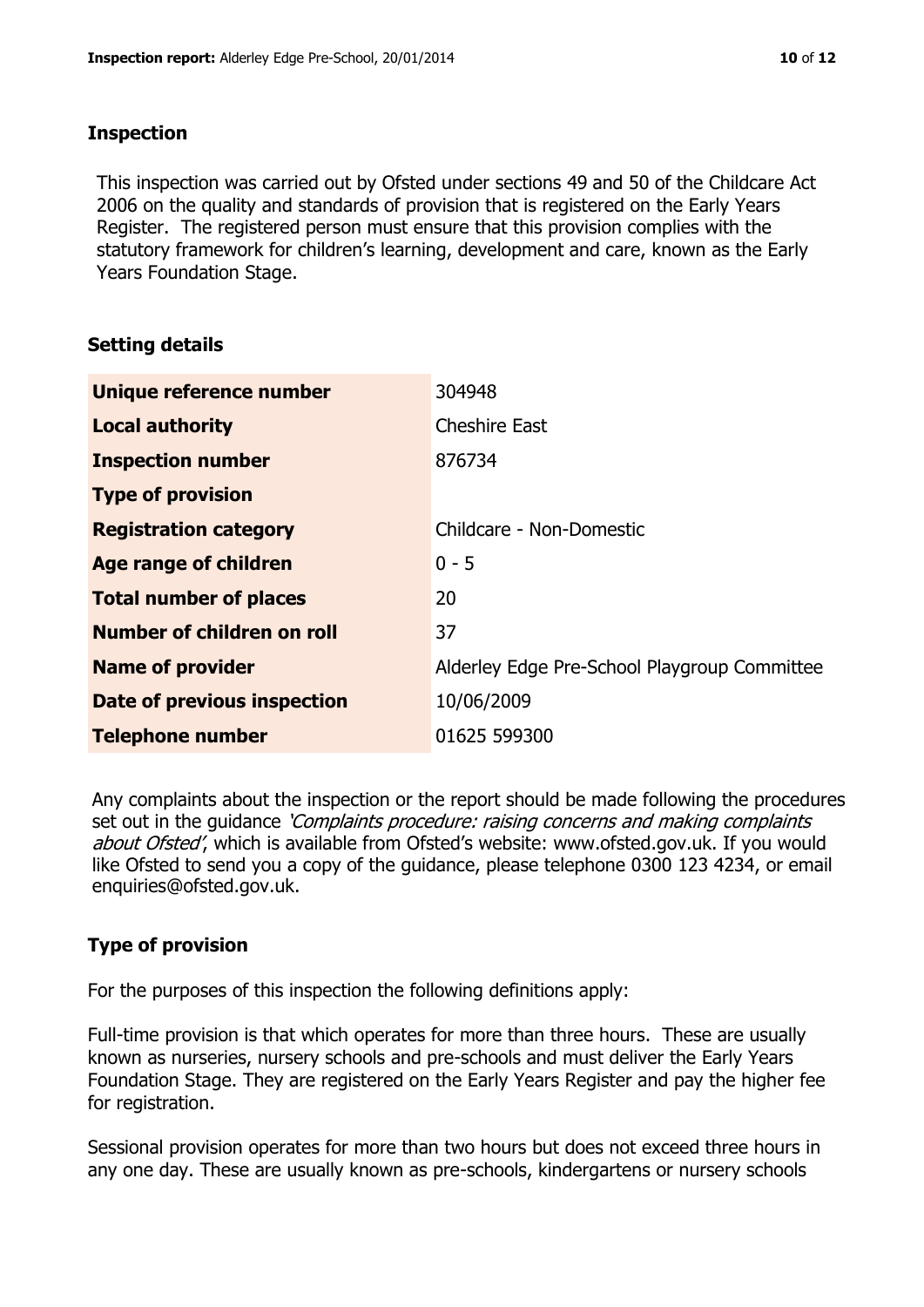and must deliver the Early Years Foundation Stage. They are registered on the Early Years Register and pay the lower fee for registration.

Childminders care for one or more children where individual children attend for a period of more than two hours in any one day. They operate from domestic premises, which are usually the childminder's own home. They are registered on the Early Years Register and must deliver the Early Years Foundation Stage.

Out of school provision may be sessional or full-time provision and is delivered before or after school and/or in the summer holidays. They are registered on the Early Years Register and must deliver the Early Years Foundation Stage. Where children receive their Early Years Foundation Stage in school these providers do not have to deliver the learning and development requirements in full but should complement the experiences children receive in school.